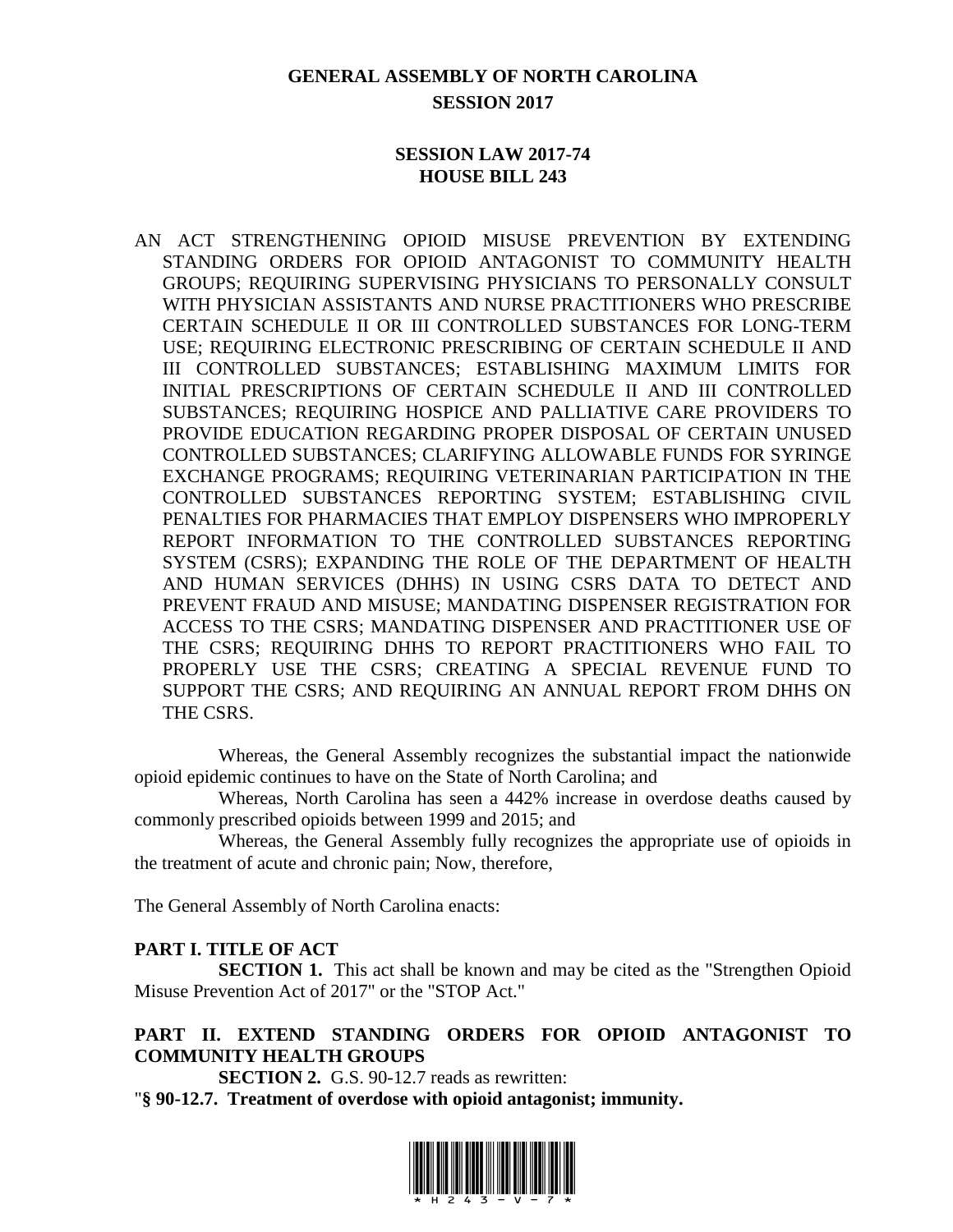(a) As used in this section, "opioid antagonist" means naloxone hydrochloride that is approved by the federal Food and Drug Administration for the treatment of a drug overdose.

The following individuals may prescribe an opioid antagonist in the manner prescribed by this subsection:

- (1) A practitioner acting in good faith and exercising reasonable care may directly or by standing order prescribe an opioid antagonist to (i) a person at risk of experiencing an opiate-related overdose or (ii) a family member, friend, or other person in a position to assist a person at risk of experiencing an opiate-related overdose. As an indicator of good faith, the practitioner, prior to prescribing an opioid under this subsection, may require receipt of a written communication that provides a factual basis for a reasonable conclusion as to either of the following:
	- a. The person seeking the opioid antagonist is at risk of experiencing an opiate-related overdose.
	- b. The person other than the person who is at risk of experiencing an opiate-related overdose, and who is seeking the opioid antagonist, is in relation to the person at risk of experiencing an opiate-related overdose:
		- 1. A family member, friend, or other person.
		- 2. In the position to assist a person at risk of experiencing an opiate-related overdose.
- (2) The State Health Director or a designee may prescribe an opioid antagonist pursuant to subdivision (1) of this subsection by means of a statewide standing order.
- (3) A practitioner acting in good faith and exercising reasonable care may directly or by standing order prescribe an opioid antagonist to any governmental or nongovernmental organization, including a local health department, a law enforcement agency, or an organization that promotes scientifically proven ways of mitigating health risks associated with substance use disorders and other high-risk behaviors, for the purpose of distributing, through its agents, the opioid antagonist to (i) a person at risk of experiencing an opiate-related overdose or (ii) a family member, friend, or other person in a position to assist a person at risk of experiencing an opiate-related overdose.

(c) A pharmacist may dispense an opioid antagonist to a person described in subdivision (b)(1) of this section or organization pursuant to a prescription issued pursuant to in accordance with subsection (b) of this section. For purposes of this section, the term "pharmacist" is as defined in G.S. 90-85.3.

(c1) A governmental or nongovernmental organization, including a local health department, a law enforcement agency, or an organization that promotes scientifically proven ways of mitigating health risks associated with substance use disorders and other high-risk behaviors may, through its agents, distribute an opioid antagonist obtained pursuant to a prescription issued in accordance with subdivision (3) of subsection (b) of this section to (i) a person at risk of experiencing an opiate-related overdose or (ii) a family member, friend, or other person in a position to assist a person at risk of experiencing an opiate-related overdose. An organization, through its agents, shall include with any distribution of an opioid antagonist pursuant to this subsection basic instruction and information on how to administer the opioid antagonist.

(d) A person who receives an opioid antagonist that was prescribed pursuant to subsection (b) of this section or distributed pursuant to subsection (c1) of this section may administer an opioid antagonist to another person if (i) the person has a good faith belief that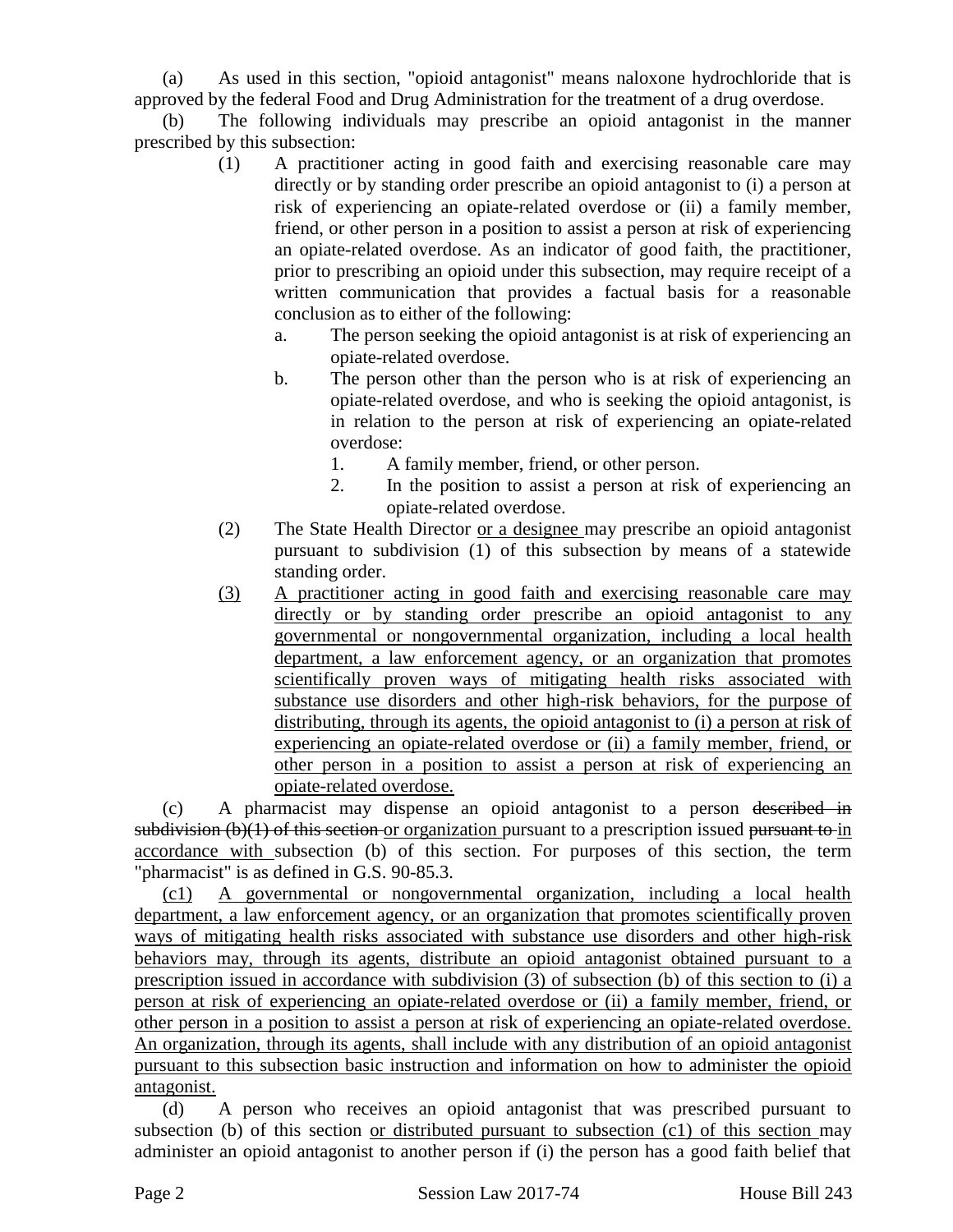the other person is experiencing a drug-related overdose and (ii) the person exercises reasonable care in administering the drug to the other person. Evidence of the use of reasonable care in administering the drug shall include the receipt of basic instruction and information on how to administer the opioid antagonist.

(e) All of the following individuals are immune from any civil or criminal liability for actions authorized by this section:

- (1) Any practitioner who prescribes an opioid antagonist pursuant to subsection (b) of this section.
- (2) Any pharmacist who dispenses an opioid antagonist pursuant to subsection (c) of this section.
- (3) Any person who administers an opioid antagonist pursuant to subsection (d) of this section.
- (4) The State Health Director acting pursuant to subsection (b) of this section.
- (5) Any organization, or agent of the organization, that distributes an opioid antagonist pursuant to subsection (c1) of this section."

#### **PART III. IMPROVE OPIOID PRESCRIBING PRACTICES**

**SECTION 3.** G.S. 90-87 reads as rewritten:

#### "**§ 90-87. Definitions.**

…

As used in this Article:

(26a) "Targeted controlled substance" means any controlled substance included in G.S. 90-90(1) or (2) or G.S. 90-91(d).

 $\mathbf{u}$ .

**SECTION 4.** G.S. 90-18.1(b) is amended by adding a new subdivision to read:

- "(5) A physician assistant shall personally consult with the supervising physician prior to prescribing a targeted controlled substance as defined in Article 5 of this Chapter when all of the following conditions apply:
	- a. The patient is being treated by a facility that primarily engages in the treatment of pain by prescribing narcotic medications or advertises in any medium for any type of pain management services.
	- b. The therapeutic use of the targeted controlled substance will or is expected to exceed a period of 30 days.

When a targeted controlled substance prescribed in accordance with this subdivision is continuously prescribed to the same patient, the physician assistant shall consult with the supervising physician at least once every 90 days to verify that the prescription remains medically appropriate for the patient."

**SECTION 5.** G.S. 90-18.2(b) is amended by adding a new subdivision to read:

- "(5) A nurse practitioner shall personally consult with the supervising physician prior to prescribing a targeted controlled substance as defined in Article 5 of this Chapter when all of the following conditions apply:
	- a. The patient is being treated by a facility that primarily engages in the treatment of pain by prescribing narcotic medications or advertises in any medium for any type of pain management services.
	- b. The therapeutic use of the targeted controlled substance will or is expected to exceed a period of 30 days.

When a targeted controlled substance prescribed in accordance with this subdivision is continuously prescribed to the same patient, the nurse practitioner shall consult with the supervising physician at least once every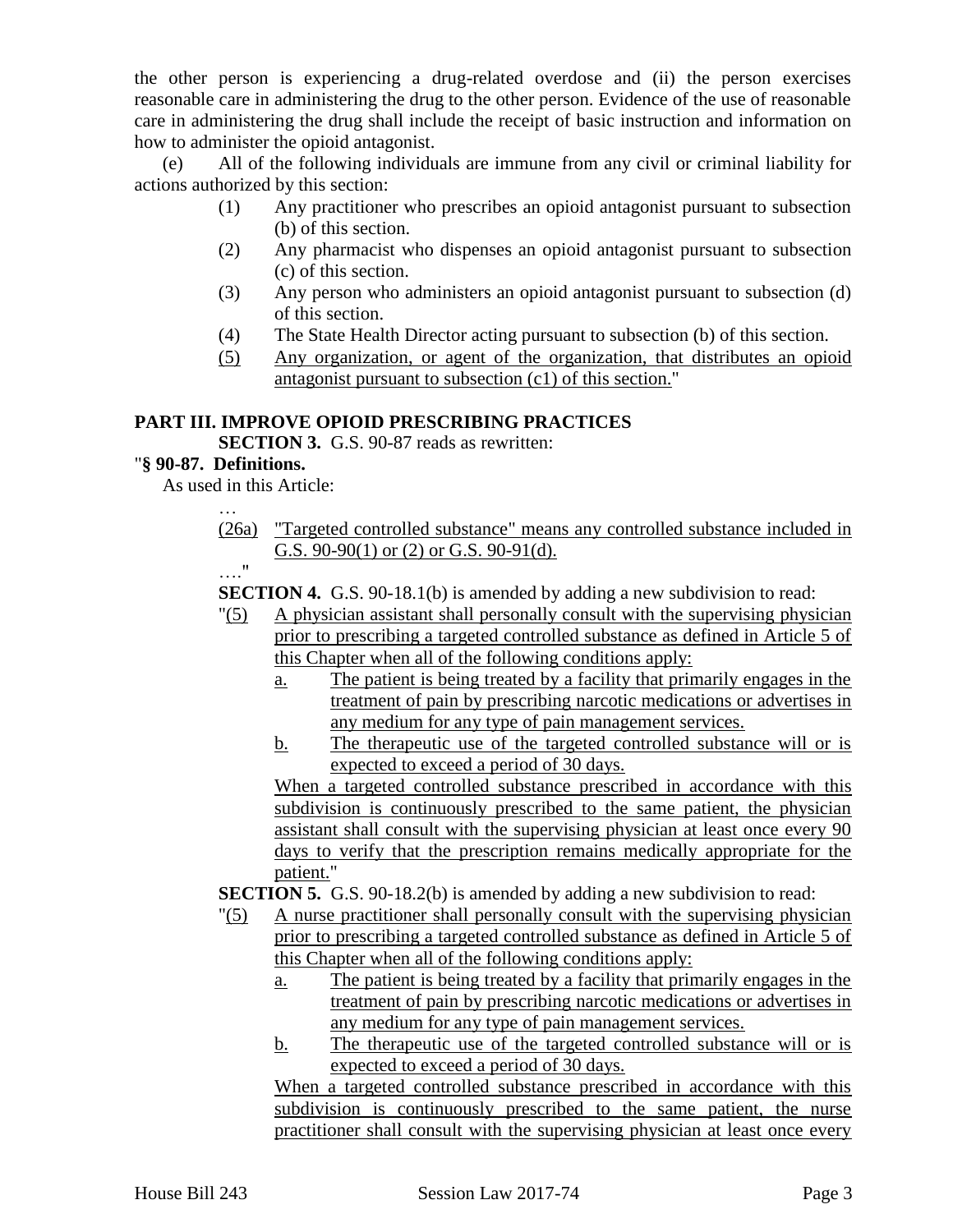90 days to verify that the prescription remains medically appropriate for the patient."

**SECTION 6.** G.S. 90-106 reads as rewritten:

## "**§ 90-106. Prescriptions and labeling.**

(a) Except when dispensed directly by a practitioner, other than a pharmacist, to an ultimate user, no controlled substance included in Schedule II of this Article may be dispensed without the written prescription of a practitioner. No Schedule II substance shall be dispensed pursuant to a written or electronic prescription more than six months after the date it was prescribed.

(a1) Electronic Prescription Required; Exceptions. – Unless otherwise exempted by this subsection, a practitioner shall electronically prescribe all targeted controlled substances. This subsection does not apply to prescriptions for targeted controlled substances issued by any of the following:

- (1) A practitioner, other than a pharmacist, who dispenses directly to an ultimate user.
- (2) A practitioner who orders a controlled substance to be administered in a hospital, nursing home, hospice facility, outpatient dialysis facility, or residential care facility, as defined in G.S. 14-32.2.
- (3) A practitioner who experiences temporary technological or electrical failure or other extenuating circumstance that prevents the prescription from being transmitted electronically; provided, however, that the practitioner documents the reason for this exception in the patient's medical record.
- (4) A practitioner who writes a prescription to be dispensed by a pharmacy located on federal property; provided, however, that the practitioner documents the reason for this exception in the patient's medical record.
- (5) A person licensed to practice veterinary medicine pursuant to Article 11 of Chapter 90 of the General Statutes.

(a2) Verification by Dispenser Not Required. – A dispenser is not required to verify that a practitioner properly falls under one of the exceptions specified in subsection (a1) of this section prior to dispensing a targeted controlled substance. A dispenser may continue to dispense targeted controlled substances from valid written, oral, or facsimile prescriptions that are otherwise consistent with applicable laws.

(a3) Limitation on Prescriptions Upon Initial Consultation for Acute Pain.  $- A$ practitioner may not prescribe more than a five-day supply of any targeted controlled substance upon the initial consultation and treatment of a patient for acute pain, unless the prescription is for post-operative acute pain relief for use immediately following a surgical procedure. A practitioner shall not prescribe more than a seven-day supply of any targeted controlled substance for post-operative acute pain relief immediately following a surgical procedure. Upon any subsequent consultation for the same pain, the practitioner may issue any appropriate renewal, refill, or new prescription for a targeted controlled substance. This subsection does not apply to prescriptions for controlled substances issued by a practitioner who orders a controlled substance to be wholly administered in a hospital, nursing home licensed under Chapter 131E of the General Statutes, hospice facility, or residential care facility, as defined in G.S. 14-32.2(c1). A practitioner who acts in accordance with the limitation on prescriptions as set forth in this subsection shall be immune from any civil liability or disciplinary action from the practitioner's occupational licensing agency for acting in accordance with this subsection.

(a4) Definitions. – As used in this subsection, the following terms have the following meanings:

> (1) Acute pain. – Pain, whether resulting from disease, accident, intentional trauma, or other cause, that the practitioner reasonably expects to last for three months or less. The term does not include chronic pain or pain being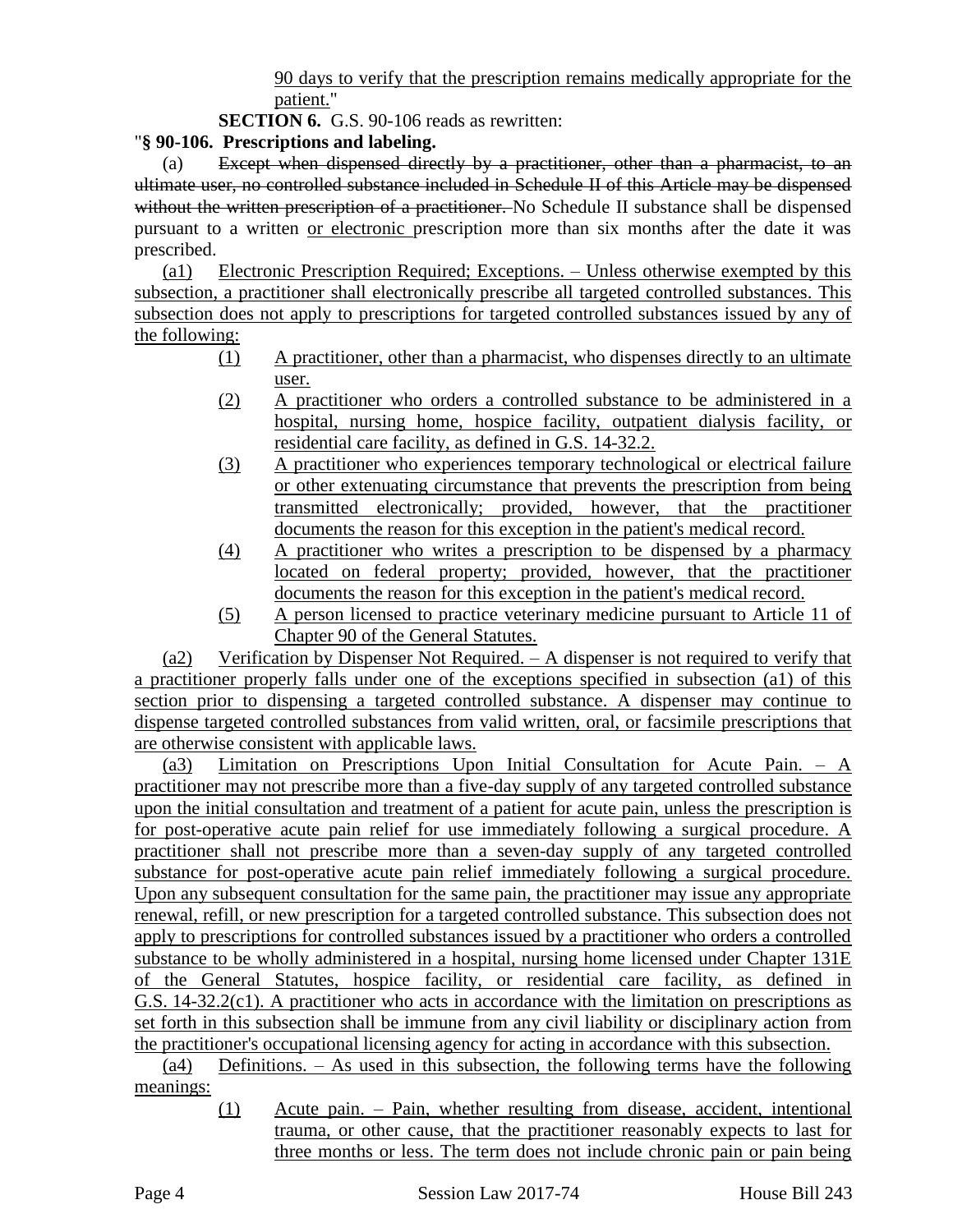treated as part of cancer care, hospice care, palliative care, or medication-assisted treatment for substance use disorder.

- (2) Chronic pain. Pain that typically lasts for longer than three months or that lasts beyond the time of normal tissue healing.
- (3) Surgical procedure. A procedure that is performed for the purpose of structurally altering the human body by incision or destruction of tissues as part of the practice of medicine. This term includes the diagnostic or therapeutic treatment of conditions or disease processes by use of instruments such as lasers, ultrasound, ionizing, radiation, scalpels, probes, or needles that cause localized alteration or transportation of live human tissue by cutting, burning, vaporizing, freezing, suturing, probing, or manipulating by closed reduction for major dislocations and fractures, or otherwise altering by any mechanical, thermal, light-based, electromagnetic, or chemical means.

(a5) Dispenser Immunity.  $-$  A dispenser shall be immune from any civil or criminal liability or disciplinary action from the Board of Pharmacy for dispensing a prescription written by a prescriber in violation of this section.

(b) In emergency situations, as defined by rule of the Commission, Schedule II drugs may be dispensed upon oral prescription of a practitioner, reduced promptly to writing and filed by the dispensing agent. Prescriptions shall be retained in conformity with the requirements of G.S. 90-104. No prescription for a Schedule II substance may be refilled.

(c) Except when dispensed directly by a practitioner, other than a pharmacist, to an ultimate user, no controlled substance included in Schedules III or IV, except paregoric, U.S.P., as provided in G.S. 90-91(e)1, may be dispensed without a prescription, and oral prescriptions shall be promptly reduced to writing and filed with the dispensing agent. Such prescription may not be filled or refilled more than six months after the date thereof or be refilled more than five times after the date of the prescription.

(d) No controlled substance included in Schedule V of this Article or paregoric, U.S.P., may be distributed or dispensed other than for a medical purpose.

(e) No controlled substance included in Schedule VI of this Article may be distributed or dispensed other than for scientific or research purposes by persons registered under, or permitted by, this Article to engage in scientific or research projects.

(f) No controlled substance shall be dispensed or distributed in this State unless such substance shall be in a container clearly labeled in accord with regulations lawfully adopted and published by the federal government or the Commission.

(g) When a copy of a prescription for a controlled substance under this Article is given as required by G.S. 90-70, such copy shall be plainly marked: "Copy – for information only." Copies of prescriptions for controlled substances shall not be filled or refilled.

(h) A pharmacist dispensing a controlled substance under this Article shall enter the date of dispensing on the prescription order pursuant to which such controlled substance was dispensed.

(i) A manufacturer's sales representative may distribute a controlled substance as a complimentary sample only upon the written request of a practitioner. Such request must be made on each distribution and must contain the names and addresses of the supplier and the requester and the name and quantity of the specific controlled substance requested. The manufacturer shall maintain a record of each such request for a period of two years."

**SECTION 7.** Article 5 of Chapter 90 of the General Statutes is amended by adding a new section to read:

#### "**§ 90-106.3. Disposal of residual pain prescriptions following death of hospice or palliative care patient.**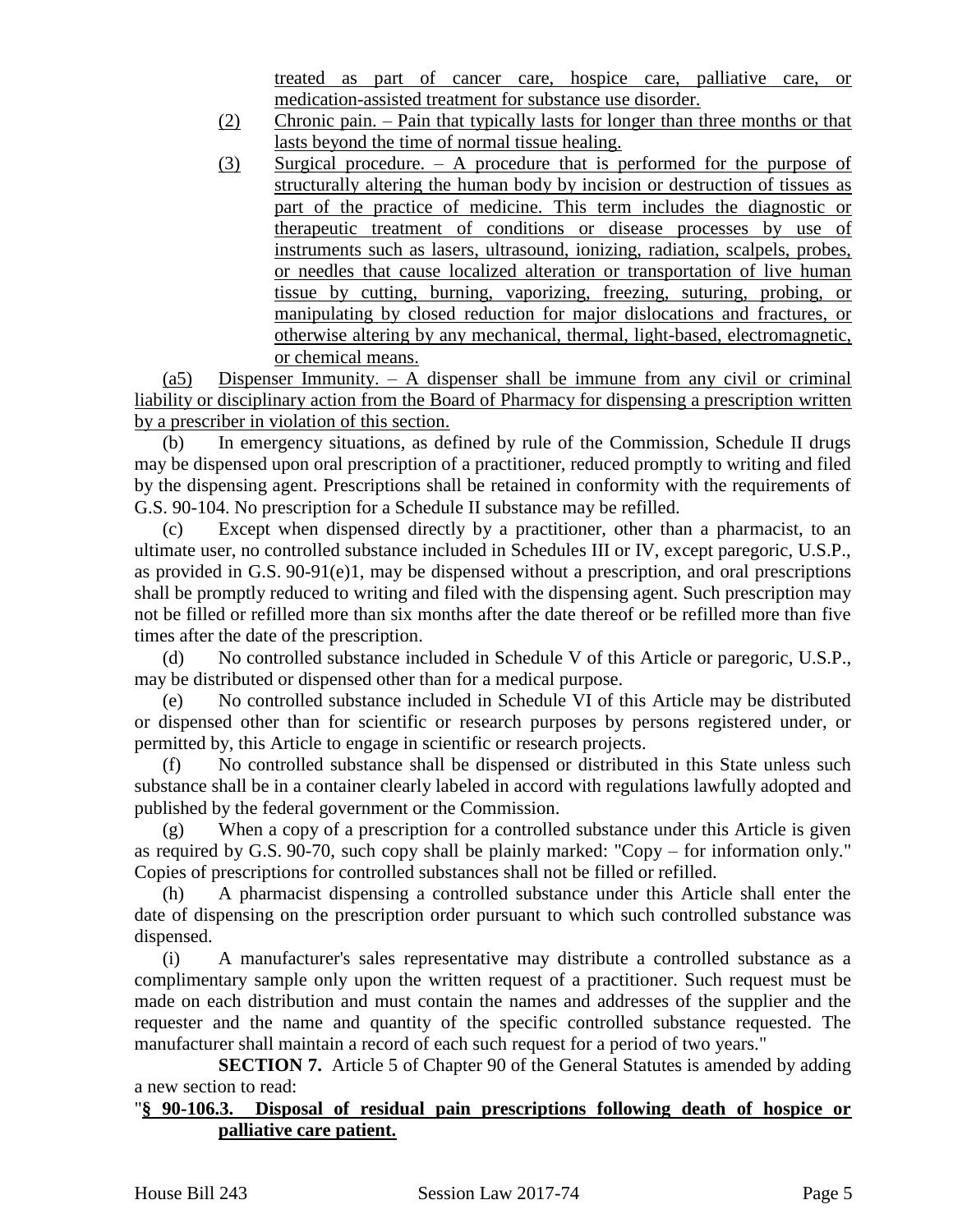Any hospice or palliative care provider who prescribes a targeted controlled substance to be administered to a patient in his or her home for the treatment of pain as part of in-home hospice or palliative care shall, at the commencement of treatment, provide oral and written information to the patient and his or her family regarding the proper disposal of such targeted controlled substances. This information shall include the availability of permanent drop boxes or periodic "drug take-back" events that allow for the safe disposal of controlled substances such as those permanent drop boxes and events that may be identified through North Carolina Operation Medicine Drop."

# **PART IV. CLARIFY ALLOWABLE FUNDS FOR SYRINGE EXCHANGE PROGRAMS**

**SECTION 8.** G.S. 90-113.27(b)(2) reads as rewritten:

"(2) Needles, hypodermic syringes, and other injection supplies at no cost and in quantities sufficient to ensure that needles, hypodermic syringes, and other injection supplies are not shared or reused. No public State funds may be used to purchase needles, hypodermic syringes, or other injection supplies."

# **PART V. STRENGTHEN CONTROLLED SUBSTANCES REPORTING SYSTEM**

**SECTION 9.** G.S. 90-113.72 reads as rewritten:

## "**§ 90-113.72. Definitions.**

The following definitions apply in this Article:

- (1) "Commission" means the Commission. The Commission for Mental Health, Developmental Disabilities, and Substance Abuse Services established under Part 4 of Article 3 of Chapter 143B of the General Statutes.
- (2) "Controlled substance" means a Controlled substance. A controlled substance as defined in G.S. 90-87(5).
- (3) "Department" means the Department. The Department of Health and Human Services.
- (4) "Dispenser" means a Dispenser.  $-$  A person who delivers a Schedule II through V controlled substance to an ultimate user in North Carolina, but does not include any of the following:
	- a. A licensed hospital or long-term care pharmacy that dispenses such substances for the purpose of inpatient administration.
	- b. Repealed by Session Laws 2013-152, s. 1, effective January 1, 2014, and applicable to prescriptions delivered on or after that date.
	- c. A wholesale distributor of a Schedule II through V controlled substance.
	- d. A person licensed to practice veterinary medicine pursuant to Article 11 of Chapter 90 of the General Statutes.
- (4a) Pharmacy. A person or entity holding a valid pharmacy permit pursuant to G.S. 90-85.21 or G.S. 90-85.21A.
- (5) "Ultimate user" means a Ultimate user.  $-$  A person who has lawfully obtained, and who possesses, a Schedule II through V controlled substance for the person's own use, for the use of a member of the person's household, or for the use of an animal owned or controlled by the person or by a member of the person's household."
- **SECTION 10.** G.S. 90-113.73 reads as rewritten:

## "**§ 90-113.73. Requirements for controlled substances reporting system.system; civil penalties for failure to properly report.**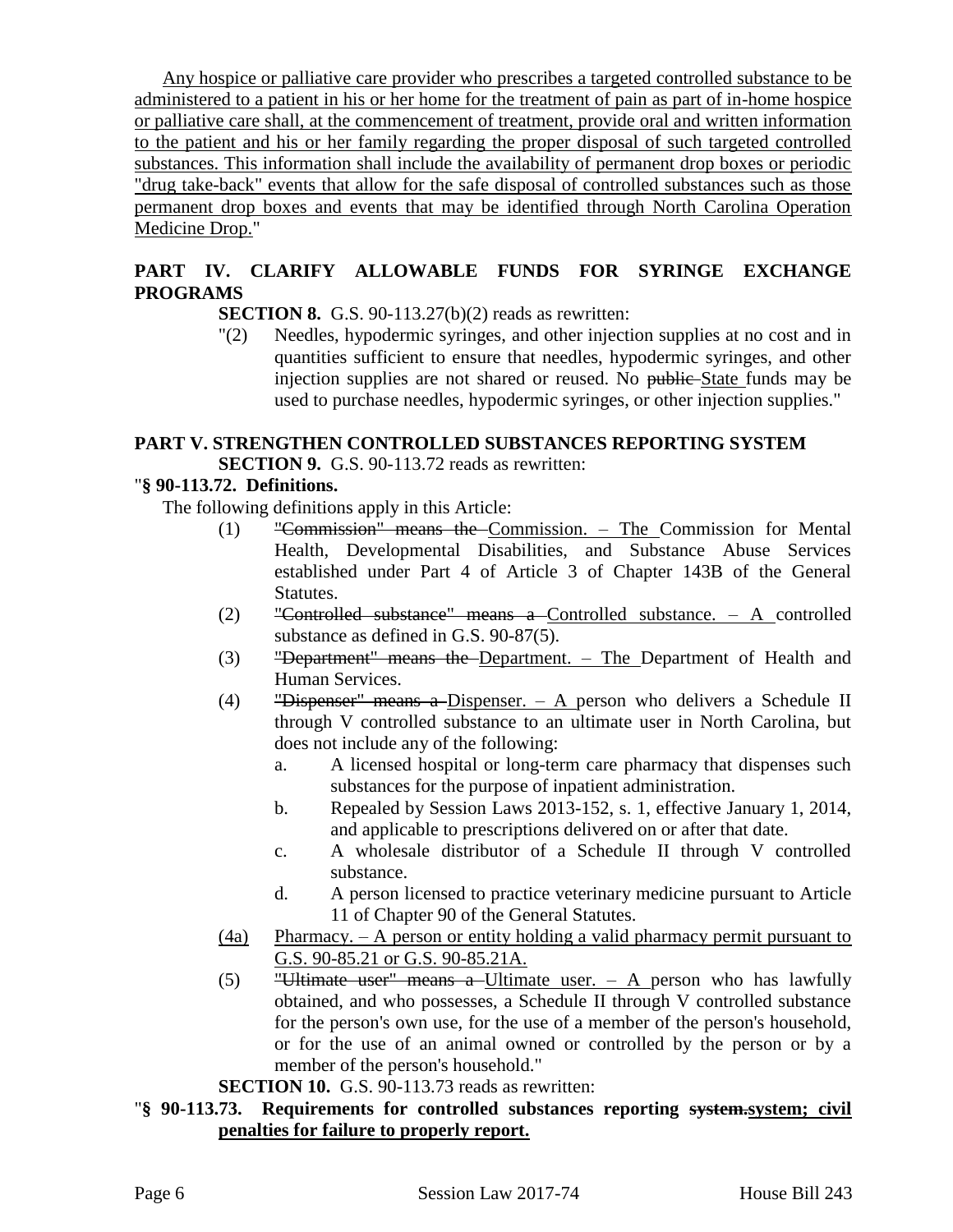(a) The Department shall establish and maintain a reporting system of prescriptions for all Schedule II through V controlled substances. Each dispenser shall submit the information in accordance with transmission methods and frequency established by rule by the Commission. The Department may issue a waiver to a dispenser who is unable to submit prescription information by electronic means. The waiver may permit the dispenser to submit prescription information by paper form or other means, provided all information required of electronically submitted data is submitted. The dispenser shall report the information required under this section no later than the close of business three business days after the day when the prescription was delivered, beginning the next day after the delivery date; however, dispensers are encouraged to report the information no later than 24 hoursthe close of the next business day after the prescription is delivered; however, dispensers are encouraged to report the information no later than 24 hours after the prescription was delivered. The information shall be submitted in a format as determined annually by the Department based on the format used in the majority of the states operating a controlled substances reporting system. In the event the dispenser is unable to report the information within the time frame required by this section because the system is not operational or there is some other temporary electrical or technological failure, this inability shall be documented in the dispenser's records. Once the electrical or technological failure has been resolved, the dispenser shall promptly report the information.

(b) The Commission shall adopt rules requiring dispensers to report the following information. The Commission may modify these requirements as necessary to carry out the purposes of this Article. The dispenser shall report:

- (1) The dispenser's DEA number.
- (2) The name of the patient for whom the controlled substance is being dispensed, and the patient's:
	- a. Full address, including city, state, and zip code,
	- b. Telephone number, and
	- c. Date of birth.
- (3) The date the prescription was written.
- (4) The date the prescription was filled.
- (5) The prescription number.
- (6) Whether the prescription is new or a refill.
- (7) Metric quantity of the dispensed drug.
- (8) Estimated days of supply of dispensed drug, if provided to the dispenser.
- (9) National Drug Code of dispensed drug.
- (10) Prescriber's DEA number.
- (11) Method of payment for the prescription.

(c) A dispenser shall not be required to report instances in which a controlled substance is provided directly to the ultimate user and the quantity provided does not exceed a 48-hour supply.

(d) A dispenser shall not be required to report instances in which a Schedule V non-narcotic, non-anorectic Schedule V controlled substance is provided directly to the ultimate user for the purpose of assessing a therapeutic response when prescribed according to indications approved by the United States Food and Drug Administration.

(e) The Department shall assess, against any pharmacy that employs dispensers found to have failed to report information in the manner required by this section within a reasonable period of time after being informed by the Department that the required information is missing or incomplete, a civil penalty of not more than one hundred dollars (\$100.00) for a first violation, two hundred fifty dollars (\$250.00) for a second violation, and five hundred dollars (\$500.00) for each subsequent violation if the pharmacy fails to report as required under this section, up to a maximum of five thousand dollars (\$5,000) per pharmacy per calendar year.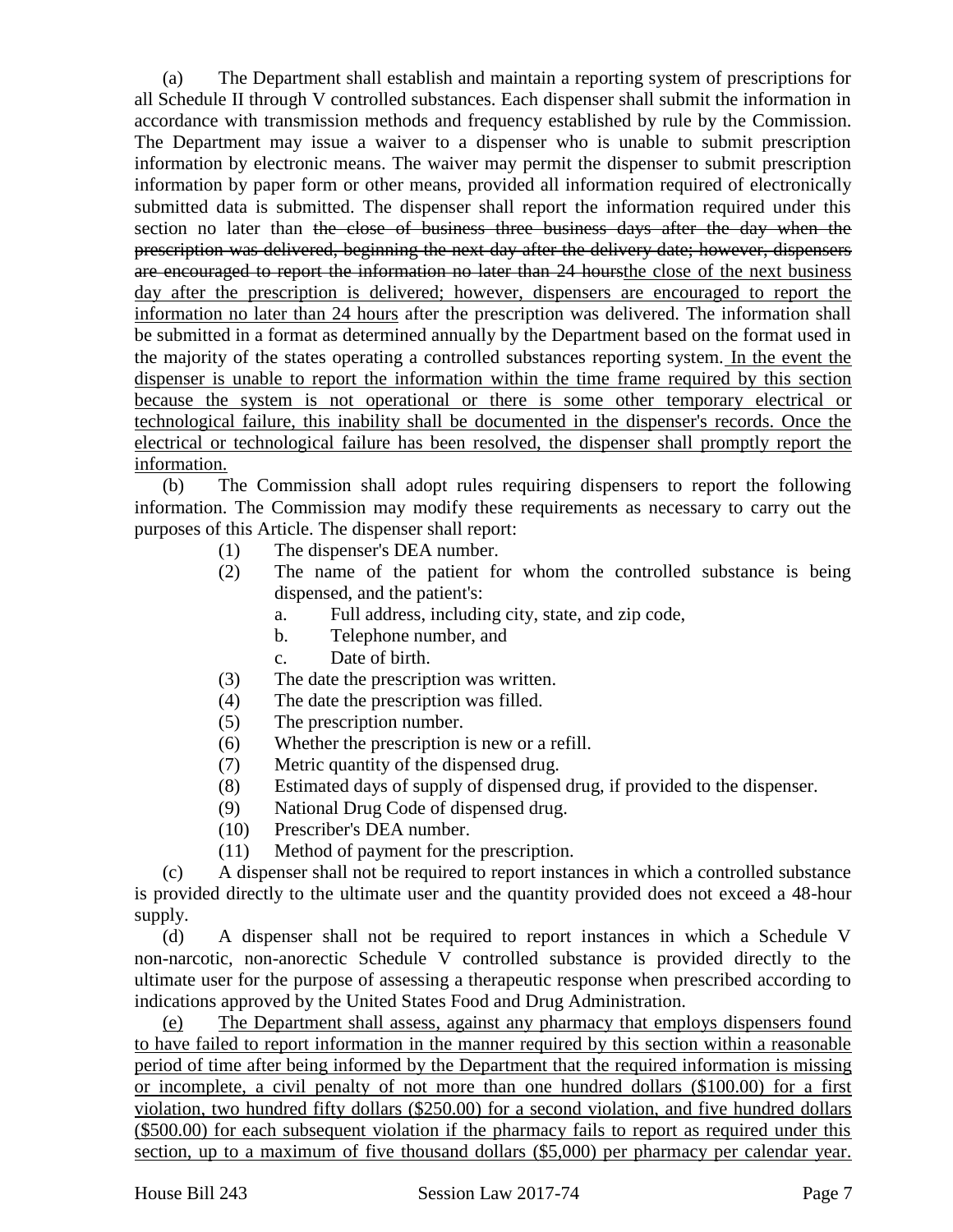Each day of a continuing violation shall constitute a separate violation. A pharmacy acting in good faith that attempts to report the information required by this section shall not be assessed any civil penalty. The clear proceeds of penalties assessed under this section shall be deposited to the Civil Penalty and Forfeiture Fund in accordance with Article 31A of Chapter 115C of the General Statutes. The Commission shall adopt rules to implement this subsection that include factors to be considered in determining the amount of the penalty to be assessed."

**SECTION 11.** G.S. 90-113.74 reads as rewritten:

# "**§ 90-113.74. Confidentiality.**

…

…

(b1) The Department may review the prescription information data in the controlled substances reporting system and upon review may:

> (1a) Notify practitioners and their respective licensing boards of prescribing behavior that (i) increases risk of diversion of controlled substances, (ii) increases risk of harm to the patient, or (iii) is an outlier among other practitioner behavior.

(c) The Department shall release data in the controlled substances reporting system to the following persons only:

- (1) Persons authorized to prescribe or dispense controlled substances for the purpose of providing medical or pharmaceutical care for their patients. A person authorized to receive data pursuant to this paragraph may delegate the authority to receive the data to other persons working under his or her direction and supervision, provided the Department approves this delegation.
	- a. The administrator of a hospital emergency department or hospital acute care facility shall provide the Department with a list of prescribers who are authorized to prescribe controlled substances for the purpose of providing medical care for patients of the hospital emergency department or hospital acute care facility and a list of delegates who are authorized to receive data on behalf of the providers listed. The administrator acting under this paragraph shall submit the lists to the Department no later than December 1 of the calendar year preceding the year during which the delegates are to receive data and may provide updated lists at any time during the course of the year. Within one week of receiving the initial or updated lists described in this paragraph, the Department shall establish all of the delegate accounts necessary to enable each delegate listed by the administrator of the hospital emergency department or hospital acute care facility to receive data on behalf of the listed prescribers. Delegations made pursuant to this paragraph are valid during the calendar year for which submitted by the administrator.

**SECTION 12.** Article 5E of Chapter 90 of the General Statutes is amended by adding new sections to read:

## "**§ 90-113.74B. Mandatory dispenser registration for access to controlled substances reporting system; exception.**

(a) Within 30 days after obtaining an initial or renewal license to practice pharmacy, the licensee shall demonstrate to the satisfaction of the North Carolina Board of Pharmacy that he or she is registered for access to the controlled substances reporting system. A violation of this section may constitute cause for the Board of Pharmacy to suspend or revoke the license.

…"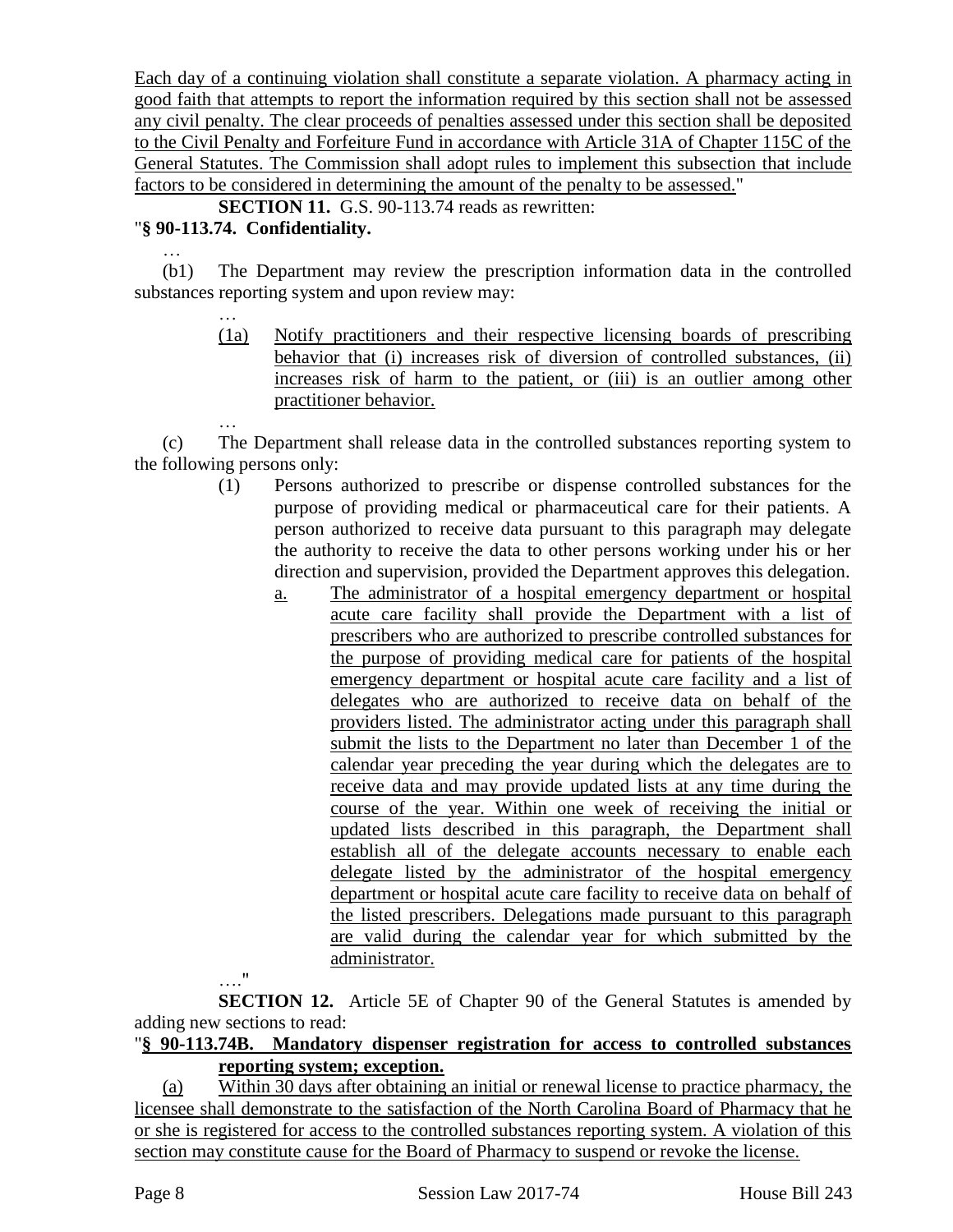(b) This section does not apply to a licensee employed in a pharmacy practice setting where a Schedule II, III, or IV controlled substance will not be dispensed.

#### "**§ 90-113.74C. Practitioner use of controlled substances reporting system; mandatory reporting of violations.**

(a) Prior to initially prescribing a targeted controlled substance to a patient, a practitioner shall review the information in the controlled substances reporting system pertaining to the patient for the 12-month period preceding the initial prescription. For every subsequent three-month period that the targeted controlled substance remains a part of the patient's medical care, the practitioner shall review the information in the controlled substances reporting system pertaining to the patient for the 12-month period preceding the determination that the targeted controlled substance should remain a part of the patient's medical care. Each instance in which the practitioner reviews the information in the controlled substances reporting system pertaining to the patient shall be documented in the patient's medical record. In the event the practitioner is unable to review the information in the controlled substances reporting system pertaining to the patient because the system is not operational or there is some other temporary electrical or technological failure, this inability shall be documented in the patient's medical record. Once the electrical or technological failure has been resolved, the practitioner shall review the information in the controlled substances reporting system pertaining to the patient and the review shall be documented in the patient's medical record.

(b) A practitioner may, but is not required to, review the information in the controlled substances reporting system pertaining to a patient prior to prescribing a targeted controlled substance to the patient in any of the following circumstances:

- (1) The controlled substance is to be administered to a patient in a health care setting, hospital, nursing home, outpatient dialysis facility, or residential care facility, as defined in G.S. 14-32.2.
- (2) The controlled substance is prescribed for the treatment of cancer or another condition associated with cancer.
- (3) The controlled substance is prescribed to a patient in hospice care or palliative care.

(c) The Department shall conduct periodic audits of the review of the controlled substances reporting system by prescribers. The Department shall determine a system for selecting a subset of prescriptions to examine during each auditing period. The Department shall report to the appropriate licensing board any prescriber found to be in violation of this section. A violation of this section may constitute cause for the licensing board to suspend or revoke a prescriber's license.

## "**§ 90-113.74D. Dispenser use of controlled substances reporting system.**

(a) Prior to dispensing a targeted controlled substance, a dispenser shall review the information in the controlled substances reporting system pertaining to the patient for the preceding 12-month period and document this review under any of the following circumstances:

- (1) The dispenser has a reasonable belief that the ultimate user may be seeking a targeted controlled substance for any reason other than the treatment of the ultimate user's existing medical condition.
- (2) The prescriber is located outside of the usual geographic area served by the dispenser.
- (3) The ultimate user resides outside of the usual geographic area served by the dispenser.
- (4) The ultimate user pays for the prescription with cash when the patient has prescription insurance on file with the dispenser.
- (5) The ultimate user demonstrates potential misuse of a controlled substance by any one or more of the following: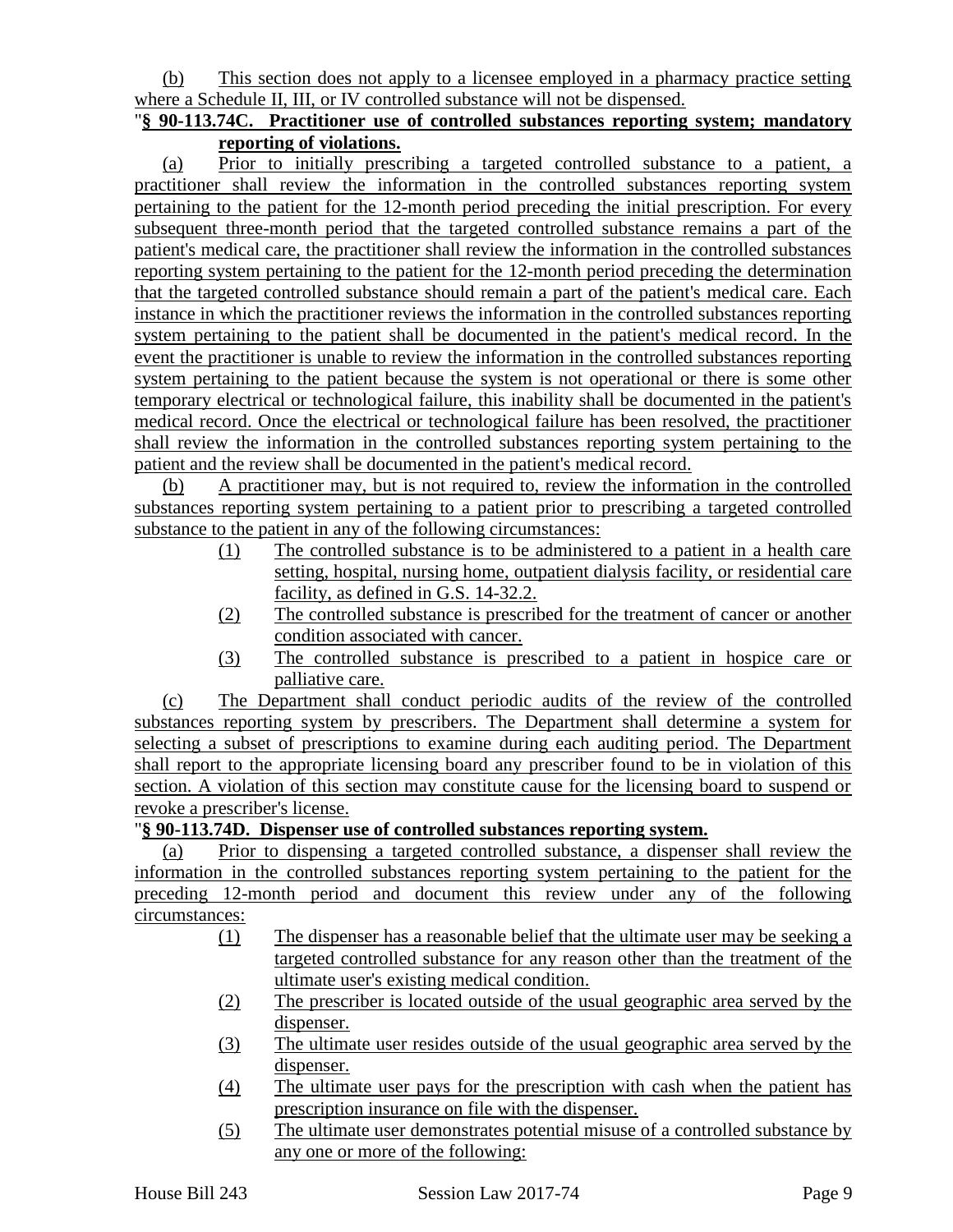- a. Over-utilization of the controlled substance.
- b. Requests for early refills.
- c. Utilization of multiple prescribers.
- d. An appearance of being overly sedated or intoxicated upon presenting a prescription.
- e. A request by an unfamiliar ultimate user for an opioid drug by a specific name, street name, color, or identifying marks.

(b) If a dispenser has reason to believe a prescription for a targeted controlled substance is fraudulent or duplicative, the dispenser shall withhold delivery of the prescription until the dispenser is able to contact the prescriber and verify that the prescription is medically appropriate.

(c) A dispenser shall be immune from any civil or criminal liability for actions authorized by this section. Failure to review the system in accordance with subsection (a) of this section shall not constitute medical negligence.

# "**§ 90-113.75A. Creation of Controlled Substances Reporting System Fund.**

(a) The Controlled Substances Reporting System Fund is created within the Department as a special revenue fund. The Department shall administer the Fund. The Department shall use the Fund only for operation of the controlled substances reporting system and to carry out the provisions of this Article.

(b) The Fund shall consist of the following:

- (1) Any moneys appropriated to the Fund by the General Assembly.
- (2) Any moneys received from State, federal, private, or other sources for deposit into the Fund.

(c) All interest that accrues to the Fund shall be credited to the Fund. Any balance remaining in the Fund at the end of any fiscal year shall remain in the Fund and shall not revert to the General Fund.

## "**§ 90-113.75B. Annual report to General Assembly and licensing boards.**

Annually on February 1, beginning February 1, 2019, the Department shall report to the Joint Legislative Oversight Committee on Health and Human Services, the North Carolina Medical Board, the North Carolina Board of Podiatry Examiners, the North Carolina Board of Nursing, the North Carolina Dental Board, the North Carolina Veterinary Medical Board, and the North Carolina Board of Pharmacy on data reported to the controlled substances reporting system. The report shall include at least all of the following information about targeted controlled substances reported to the system during the preceding calendar year:

- (1) The total number of prescriptions dispensed, broken down by Schedule.
- (2) Demographics about the ultimate users to whom prescriptions were dispensed.
- (3) Statistics regarding the number of pills dispensed per prescription.
- (4) The number of ultimate users who were prescribed a controlled substance by two or more practitioners.
- (5) The number of ultimate users to whom a prescription was dispensed in more than one county.
- (6) The categories of practitioners prescribing controlled substances and the number of prescriptions authorized by each category of practitioner. For the purpose of this subdivision, medical doctors, surgeons, palliative care practitioners, oncologists and other practitioners specializing in oncology, pain management practitioners, practitioners who specialize in hematology, including the treatment of sickle cell disease, and practitioners who specialize in treating substance use disorder shall be treated as distinct categories of practitioners.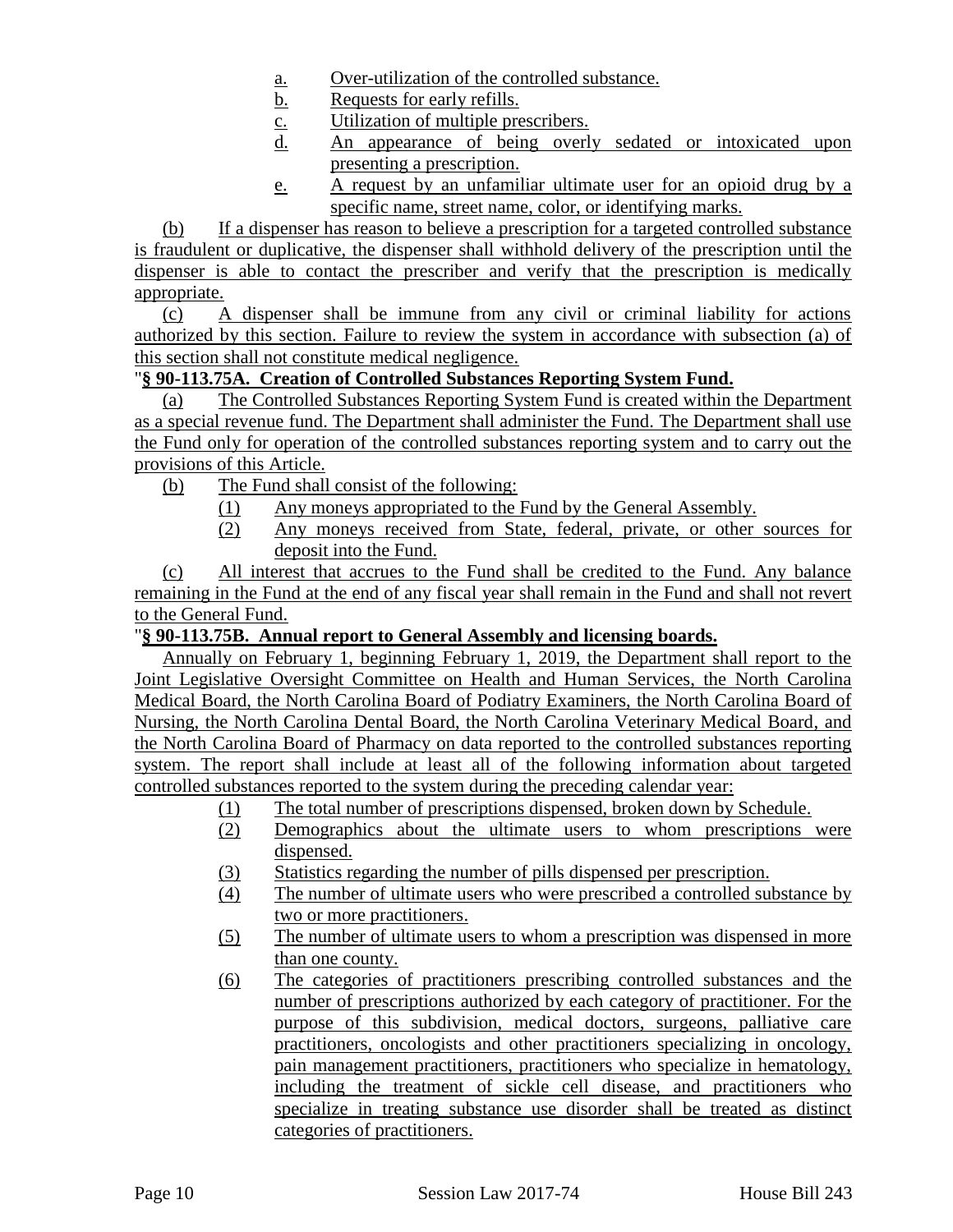(7) Any other data deemed appropriate and requested by the Joint Legislative Oversight Committee on Health and Human Services, the North Carolina Medical Board, the North Carolina Board of Podiatry Examiners, the North Carolina Board of Nursing, the North Carolina Dental Board, the North Carolina Veterinary Medical Board, or the North Carolina Board of Pharmacy."

**SECTION 13.(a)** Section 12F.16(h) of S.L. 2015-241 reads as rewritten:

"**SECTION 12F.16.(h)** DHHS shall apply for grant funding from the National Association of Boards of Pharmacy to establish the connection to PMP InterConnect. The Department shall request forty thousand thirty-five dollars (\$40,035) to establish the initial interface for PMP InterConnect and thirty thousand dollars (\$30,000) for two years of ongoing service, maintenance, and support for PMP InterConnect in order to create interstate connectivity for the drug monitoring program as required by subdivision (2) of subsection (f) of this section.The Department of Health and Human Services, Division of Mental Health, Developmental Disabilities, and Substance Abuse Services, shall continue to work toward establishing interstate connectivity for the Controlled Substances Reporting System established under G.S. 90-113.73."

**SECTION 13.(b)** Section 12F.16(i)(3) of S.L. 2015-241 reads as rewritten:

"(3) For the 2015-2016 fiscal year, the sum of forty thousand thirty-five dollars (\$40,035) shall be used to establish the initial interface for PMP InterConnect, as required by subdivision (2) of subsection (f) of this section. This amount shall be adjusted or eliminated if DHHS is successful in obtaining grant awards or identifying other allowable receipts for this purpose. If receipts are used for this purpose, this nonrecurring appropriation shall revert to the General Fund. The Department of Health and Human Services, Division of Mental Health, Developmental Disabilities, and Substance Abuse Services, shall continue to work toward establishing interstate connectivity for the Controlled Substances Reporting System established under G.S. 90-113.73."

**SECTION 14.** The Department of Health and Human Services shall conduct a study, in consultation with the Office of the Attorney General and the North Carolina Veterinary Medical Board, on how to implement the provisions of this act pertaining to electronic prescriptions and the submission of data to the Controlled Substances Reporting System as they relate to the practice of veterinary medicine. The Department shall submit a report to the Joint Legislative Oversight Committee on Health and Human Services no later than February 1, 2018.

# **PART VI. EFFECTIVE DATE**

**SECTION 15.(a)** Sections 1, 2, 3, 4, 5, 7, 8, 11, and 13 of this act become effective July 1, 2017.

**SECTION 15.(b)** Subsections (a), (a1), and (a2) of G.S. 90-106, as amended by Section 6 of this act, become effective January 1, 2020.

**SECTION 15.(c)** Subsections (a3) and (a4) of G.S. 90-106, as amended by Section 6 of this act, become effective January 1, 2018.

**SECTION 15.(d)** Section 10 of this act and G.S. 90-113.75A and G.S. 90-113.75B, as enacted by Section 12 of this act, become effective September 1, 2017.